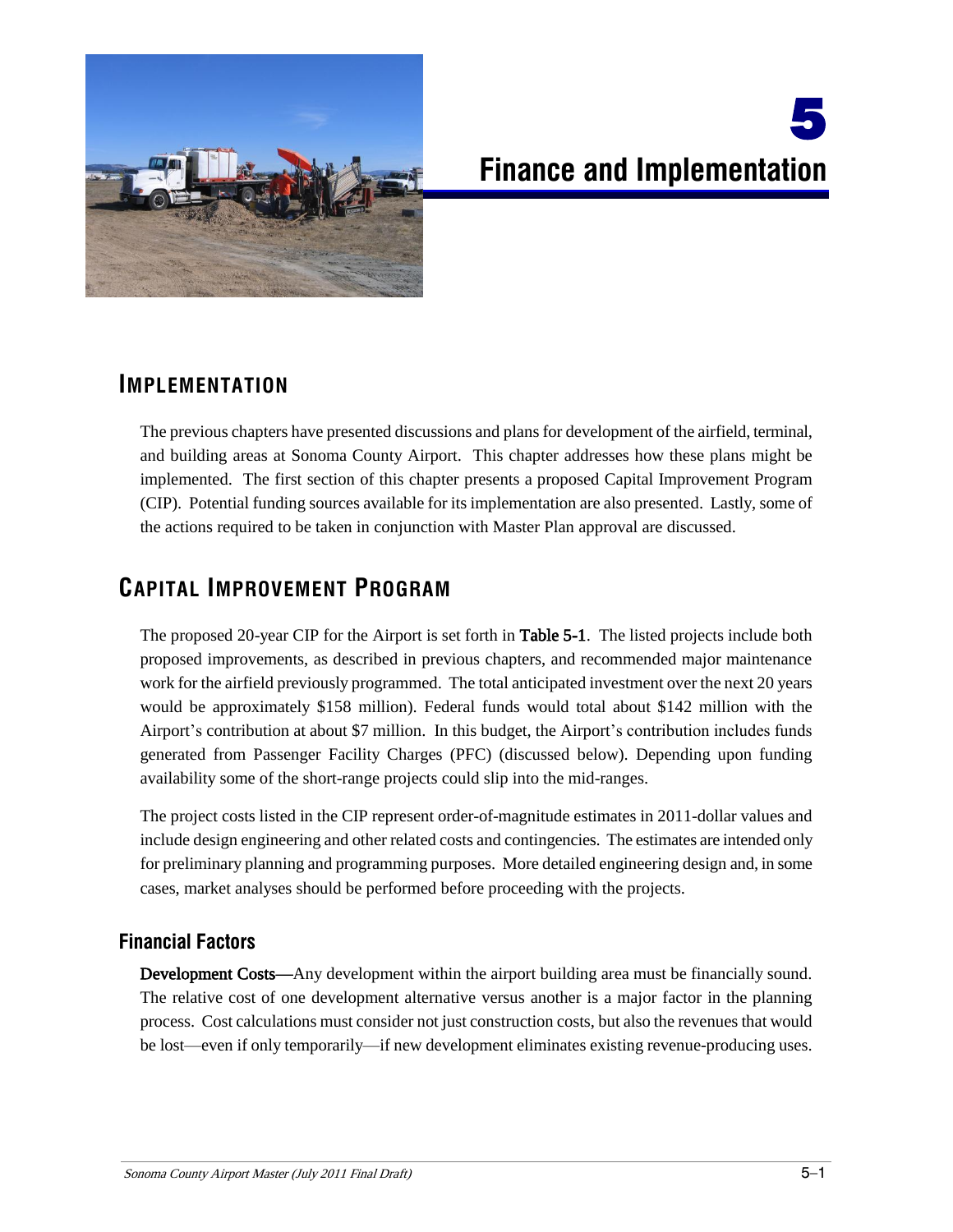|                |                                                                                 | <b>Estimated Costs (in 2011 dollars)</b> |              |             |  |
|----------------|---------------------------------------------------------------------------------|------------------------------------------|--------------|-------------|--|
|                |                                                                                 | <b>Total</b>                             | Federal      | County      |  |
|                | <b>Short-Term Projects (within 5 years)</b>                                     |                                          |              |             |  |
|                | 2011-2013                                                                       |                                          |              |             |  |
| 1              | Land Acquisition for RSA Improvements                                           | \$2,500,000                              | \$2,375,000  | \$125,000   |  |
| $\overline{c}$ | Environmental Mitigation for RSA Improvements                                   | \$8,600,000                              | \$8,170,000  | \$430,000   |  |
| 3              | Design RSA Improvements                                                         | \$2,000,000                              | \$1,900,000  | \$100,000   |  |
| 4              | Seal Coat Runway 1-19 and Lighting                                              | \$1,200,000                              | \$1,140,000  | \$60,000    |  |
| 5              | Construct Taxiway V and Lighting                                                | \$4,050,000                              | \$3,847,500  | \$202,500   |  |
| 6              | Construct Taxiway D at Runway 1                                                 | \$780,000                                | \$741,000    | \$39,000    |  |
| $\overline{7}$ | Construct Taxiway D at Runway 32                                                | \$1,080,000                              | \$1,026,000  | \$54,000    |  |
| 8              | Overlay and Widen Taxiway B and Lighting                                        | \$600,000                                | \$570,000    | \$30,000    |  |
| 9              | Extend Runway 19                                                                | \$2,160,000                              | \$2,052,000  | \$108,000   |  |
| 10             | <b>Extend Runway 14</b>                                                         | \$8,580,000                              | \$8,151,000  | \$429,000   |  |
| 11             | Construct Runway 14 Holding Apron                                               | \$4,440,000                              | \$4,218,000  | \$222,000   |  |
| 12             | Construct Runway 1 Service Road                                                 | \$360,000                                | \$342,000    | \$18,000    |  |
| 13             | Construct Runway 14/19 Service Road                                             | \$570,000                                | \$541.500    | \$28,500    |  |
| 14             | Construct Runway 32 Service Road                                                | \$300,000                                | \$285,000    | \$15,000    |  |
| 15             | Relocate Localizer                                                              | \$750,000                                | \$712,500    | \$37,500    |  |
|                | <b>Subtotal</b>                                                                 | \$37,970,000                             | \$36,071,500 | \$1,898,500 |  |
| 2014           |                                                                                 |                                          |              |             |  |
| 16             | <b>ARFF Building Environmental</b>                                              | \$500,000                                | \$475,000    | \$25,000    |  |
| 17             | <b>ARFF Building Design</b>                                                     | \$750,000                                | \$712,500    | \$37,500    |  |
| 18             | Land Acquisition                                                                | \$2,500.000                              | \$2,375,000  | \$125,000   |  |
|                | <b>Subtotal</b>                                                                 | \$3,750,000                              | \$3,562,500  | \$187,500   |  |
| 2015           |                                                                                 |                                          |              |             |  |
| 19             | Design/Construct Vehicle Parking Facility                                       | \$2,500,000                              | \$2,375,000  | \$125,000   |  |
| 20             | <b>ARFF Building Construction</b>                                               | \$7,000,000                              | \$6,650,000  | \$350,000   |  |
|                | <b>Subtotal</b>                                                                 | \$9,500,000                              | \$9,025,000  | \$475,000   |  |
| 2016           |                                                                                 |                                          |              |             |  |
| 21             | Design/Construct Taxiway D and Runway 32 Run-up<br>Apron and Demolish Taxiway Z | \$1,365,000                              | \$1,296,750  | \$68,250    |  |
| 22             | Design/Construct Apron C / Air Carrier Ramp                                     | \$1,400,000                              | \$1,330,000  | \$70,000    |  |
|                | <b>Subtotal</b>                                                                 | \$2,765,000                              | \$2,626.750  | \$138,250   |  |
|                | <b>TOTAL OF SHORT-TERM PROJECTS</b>                                             | \$53,985,000                             | \$48,560,750 | \$2,699,250 |  |

#### **Table 5-1**

## **Capital Improvement Program (CIP)**

**Sonoma County Airport**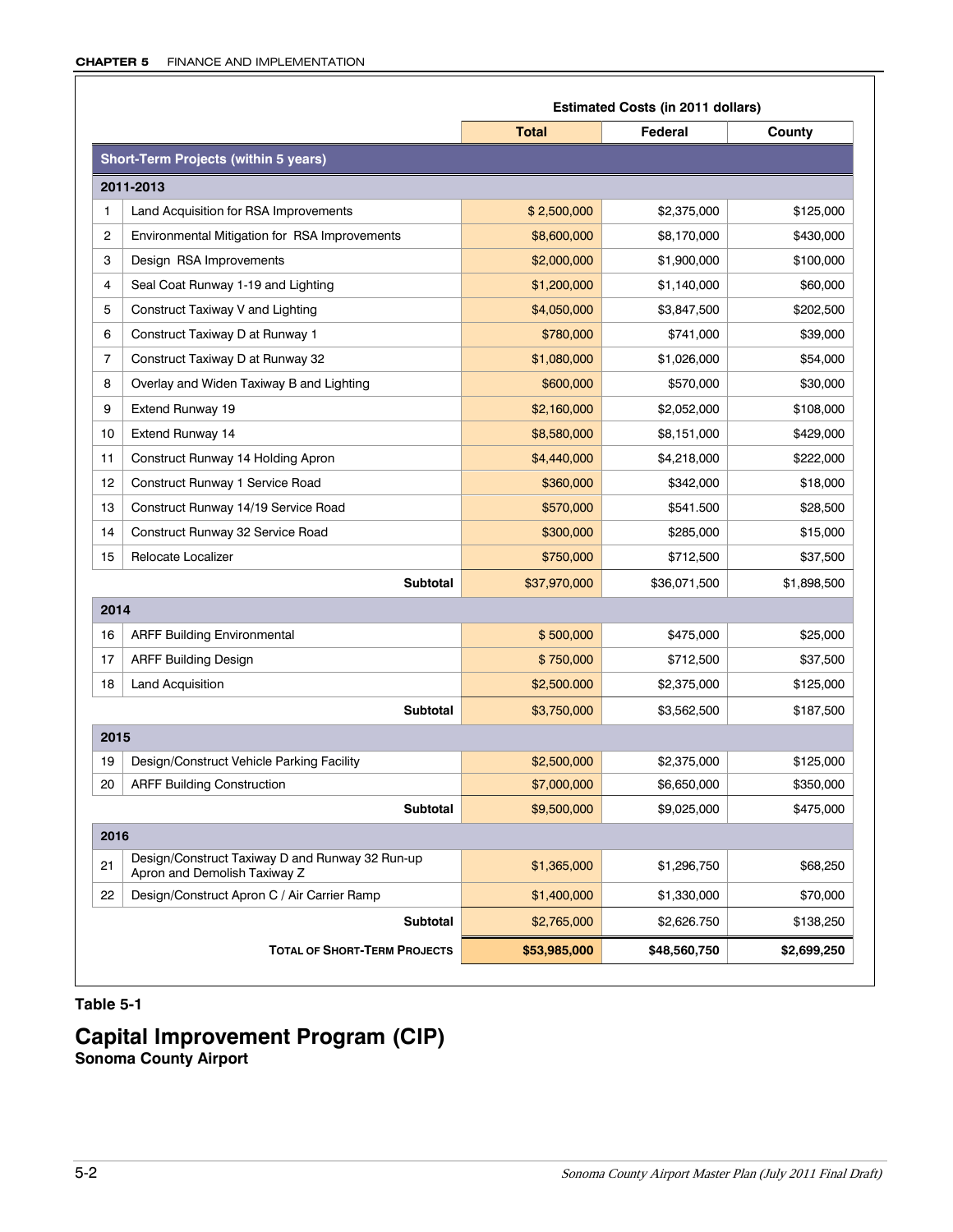|                          |                                                                        | <b>Estimated Costs (in 2011 dollars)</b> |               |             |  |
|--------------------------|------------------------------------------------------------------------|------------------------------------------|---------------|-------------|--|
| <b>Mid-Term Projects</b> |                                                                        | <b>Total</b>                             | Federal       | County      |  |
|                          | 2017 - 2021                                                            |                                          |               |             |  |
| 23                       | Design/Construct Runways, Parallel Taxiways and<br>Taxiway D Seal Coat | \$1,550,000                              | \$1,472,500   | \$77,500    |  |
| 24                       | Design/Construct Laughlin Road Realignment                             | \$3,500,000                              | \$1,425,000   | \$75,000    |  |
| 25                       | <b>Terminal Environmental</b>                                          | \$3,000,000                              | \$2,850,000   | \$150,000   |  |
| 26                       | <b>Terminal Design and Construction</b>                                | \$45,000,000                             | \$42,750,000  | \$2,250,000 |  |
| 27                       | Design/Construct Runway Visual Range Indicators                        | \$350,000                                | \$332,000     | \$17,500    |  |
| 28                       | Design/Construct Centerline Lighting                                   | \$1,500,000                              | \$1,425,000   | \$75,000    |  |
| 29                       | Design/Construct Upgrade Electrical Vault                              | \$150,000                                | \$142,500     | \$7,500     |  |
|                          | <b>TOTAL OF MID-TERM PROJECTS</b>                                      | \$55,050,000                             | \$50,397,000  | \$2,652,500 |  |
|                          | <b>Long-Term Projects</b>                                              |                                          |               |             |  |
|                          | $(2022 - 2027)$                                                        |                                          |               |             |  |
| 30                       | Design/Construct Apron F Reconstruction                                | \$1,200,000                              | \$1,140,000   | \$60,000    |  |
| 31                       | Design/Construct Apron F Expansion                                     | \$7,000,000                              | \$6,650,000   | \$350,000   |  |
| 32                       | Design/Construct Nob Hill Apron (Apron E)                              | \$3,500,000                              | \$1,425,000   | \$75,000    |  |
| 33                       | Design/Construct Runway and Taxiway Overlay                            | \$12,000,000                             | \$11,400,000  | \$600,000   |  |
| 34                       | Design/Construct Apron D Rehabilitation                                | \$2,000,000                              | \$1,900,000   | \$100,000   |  |
| 35                       | Design/Construct Taxiway A Rehabilitation                              | \$870,000                                | \$826.500     | \$43,500    |  |
|                          | <b>Subtotal</b>                                                        | \$26,570,000                             | \$23,341,500, | \$1,228,500 |  |
| 2028                     |                                                                        |                                          |               |             |  |
| 36                       | <b>ATCT Environmental</b>                                              | \$500,000                                | \$475,000     | \$25,000    |  |
| 37                       | Design/Construct ATCT                                                  | \$9,000,000                              | \$8,550,000   | \$450,000   |  |
| 38                       | <b>Land Acquisition</b>                                                | \$2,500,000                              | \$2,375,000   | \$125,000   |  |
| 39                       | <b>Hangar Development</b>                                              | \$5,000,000                              | \$4,750,000   | \$250.000   |  |
| 40                       | Design/Construct Ordinance Road Rehabilitation                         | \$750,000                                | \$712,500     | \$37,500    |  |
| 41                       | Design/Construct Taxiway A Rehabilitation                              | \$1,000,000                              | \$950,000     | \$50,000    |  |
| 42                       | <b>Future Aeronautical Site Development</b>                            | \$3,500,000                              | \$1,425,000   | \$75,000    |  |
|                          | Subtotal                                                               | \$22,250,000                             | \$19,237,500  | \$762,750   |  |
|                          | <b>TOTAL OF LONG-TERM PROJECTS</b>                                     | \$48,820,000                             | \$42,579,000  | \$1,991,250 |  |
|                          |                                                                        |                                          |               |             |  |
|                          | <b>TOTAL OF ALL PROJECTS</b>                                           | \$157,855,000                            | \$141,536,750 | \$7,343,000 |  |

**Table 5-1,** continued

**Capital Improvement Program**

**Sonoma County Airport**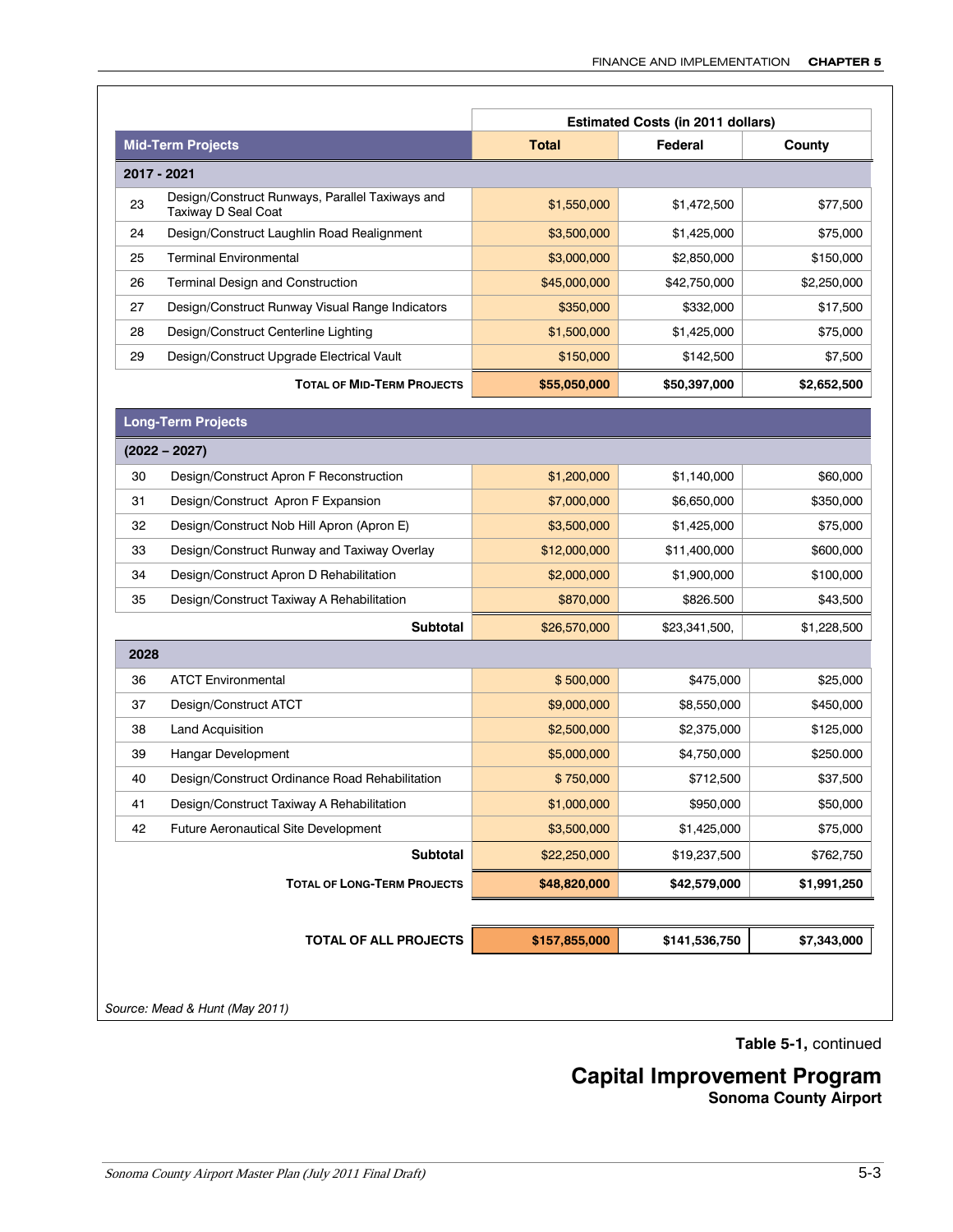Development Increments—One means to help ensure financially sound development is to avoid constructing facilities too far in advance of the demand. As noted in Chapter 2, the growth in numbers of based and transient aircraft at the Airport is expected to be moderate over the 20-year time horizon of the Master Plan. The growth rate for the principal measure of demand—the size of the airport's based aircraft fleet—is expected to average less than 1% per year. The reality, though, is that increases in the fleet size are more likely to occur in larger increments than the two or three per year that this average growth rate would suggest.

Development Staging—The challenges to staging of development over an extended time period are twofold. One challenge is to minimize costly "phase one" construction that may not be fully utilized for many years. Balanced against this objective is the need to ensure that early development is not located in a manner that, while perhaps less expensive initially, hinders later phases of development. The goal is to have a plan that is flexible enough to adapt to changes in type and pace of facility demands, is cost-effective, and also is functional at each stage of development.

# **CAPITAL FUNDING SOURCES**

There are a variety of resources from which funding and financing for general and commercial aviation airport facilities and improvements can be obtained. These resources include federal grants, bonds, airport sponsor self-funding, and private investment.

## **Federal Aviation Administration Grants**

Currently, the most common source of federal aid for airport facilities is the Airport Improvement Program (AIP) administered by the FAA. Reauthorized in 2004, the current AIP is the latest evolution of a funding program originally authorized by Congress in 1946 as the Federal Aid to Airports Program (FAAP).

The AIP is based upon a user trust fund concept, allocating aviation-generated tax revenues for specified airport facilities on a local matching share basis. The program currently provides for 95% federal participation and 5% local participation on eligible airport projects. However, this funding bill expired on September 30, 2007 and has been extended on short-term bills (20 as of June 2011). Future authorizations may entail only a 90/10 percent split.

Under the AIP, there are both *entitlement* and *discretionary* grants. There are two types of entitlement grants in the current program. General aviation airports can qualify for up to \$150,000 annual entitlement. Commercial service airports in the "Primary" category qualify for large entitlement grants based upon the volume of passengers enplaned at the airport in the prior year. Discretionary grants are awarded on a competitive basis based upon need. As a commercial service airport, the Airport qualifies for both entitlement and discretionary funding.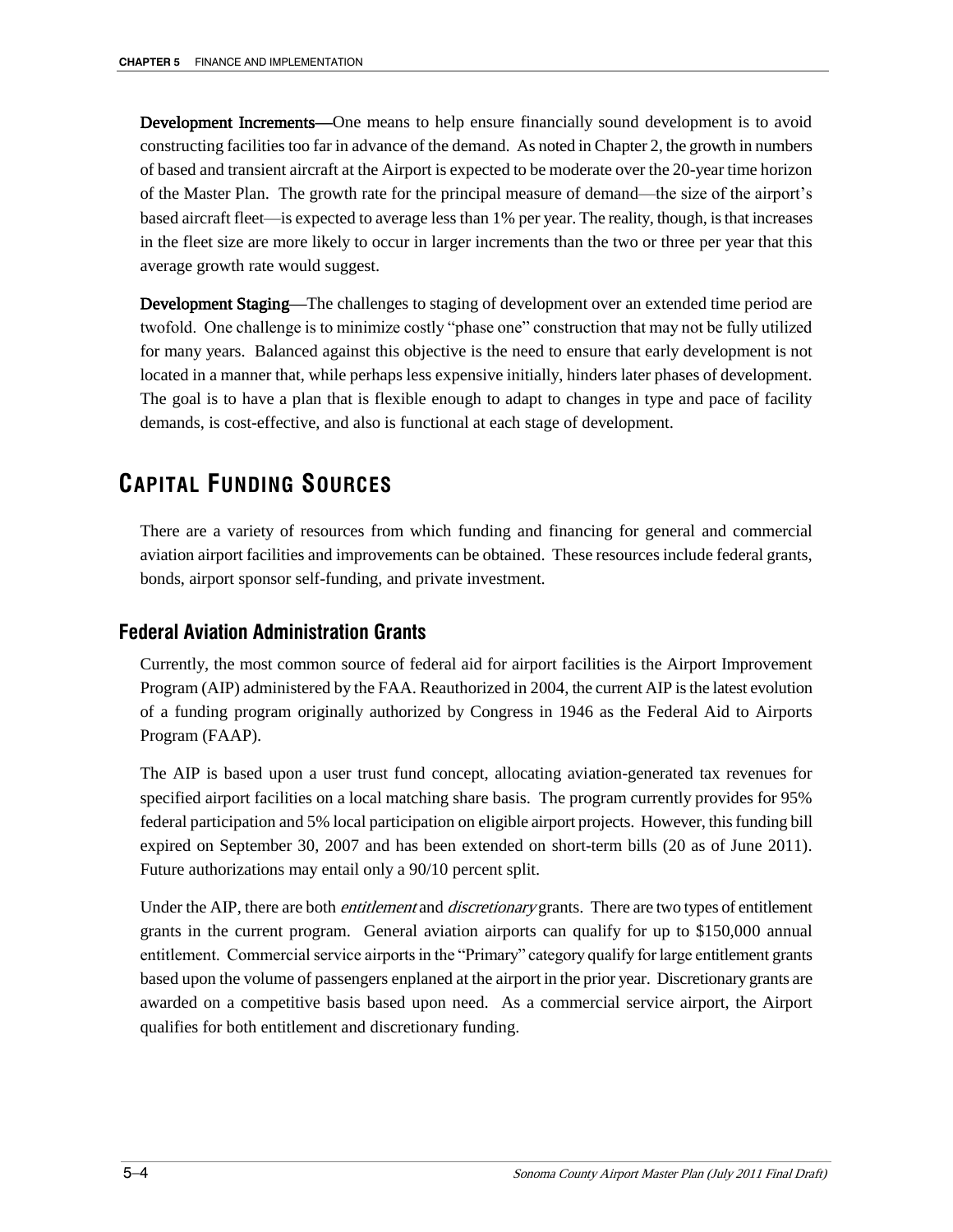#### **State Aviation Grants**

The State of California operates a grant program similar in concept to the Federal AIP program. As a commercial service airport, the Airport is excluded from this program.

#### **State Annual Grant**

General aviation airports are eligible to receive a \$10,000 annual grant. These funds can be used for airfield maintenance and construction projects, as well as airfield and land use compatibility planning. It is possible to accumulate these funds for up to five years. As a commercial service airport, the Airport does not qualify for these funds.

#### **State Loan Program**

The Caltrans Division of Aeronautics also administers a revolving loan program. Loans are available to provide funds to match AIP grants or develop revenue-producing facilities (e.g., aircraft storage hangars). The Airport qualifies for this program.

#### **Other Grant Programs**

Airport projects can also sometimes qualify for grant funding from nonaviation sources. Although not commonly available, airports have received grants from a variety of federal and state programs, including: economic development, community development, and rural infrastructure.

#### **Bonds**

Bond funds are a potential source of revenue to support development of larger projects. Given the high underwriting costs and availability of federal grant funds for most of the Airport's projects, there is a limited potential for this type of funding be used. Those projects with a reliable revenue stream (e.g., paid parking lots and tenant space in the terminal) are the most likely candidates for bond funding. Where suitable projects exist, airports are sometimes able to participate in bonds being issued by county or regional agencies.

#### **Airport Sponsor Self-Funding**

At commercial service airports the size and character of Sonoma County, airport sponsor self-funding is principally provided by a combination of airport-generated income and retained earnings. Funding of airport improvements that are not grant eligible and providing the local matching share for grantsin-aid from these sources is the simplest and often most economical method because direct interest costs are eliminated. The special case of PFCs is discussed below.

#### **Passenger Facility Charges**

Since 1992, airports have been authorized to charge airline passengers a fee, known as a passenger facility charge, which the airlines collect as an add-on to the airfare. The maximum fee was originally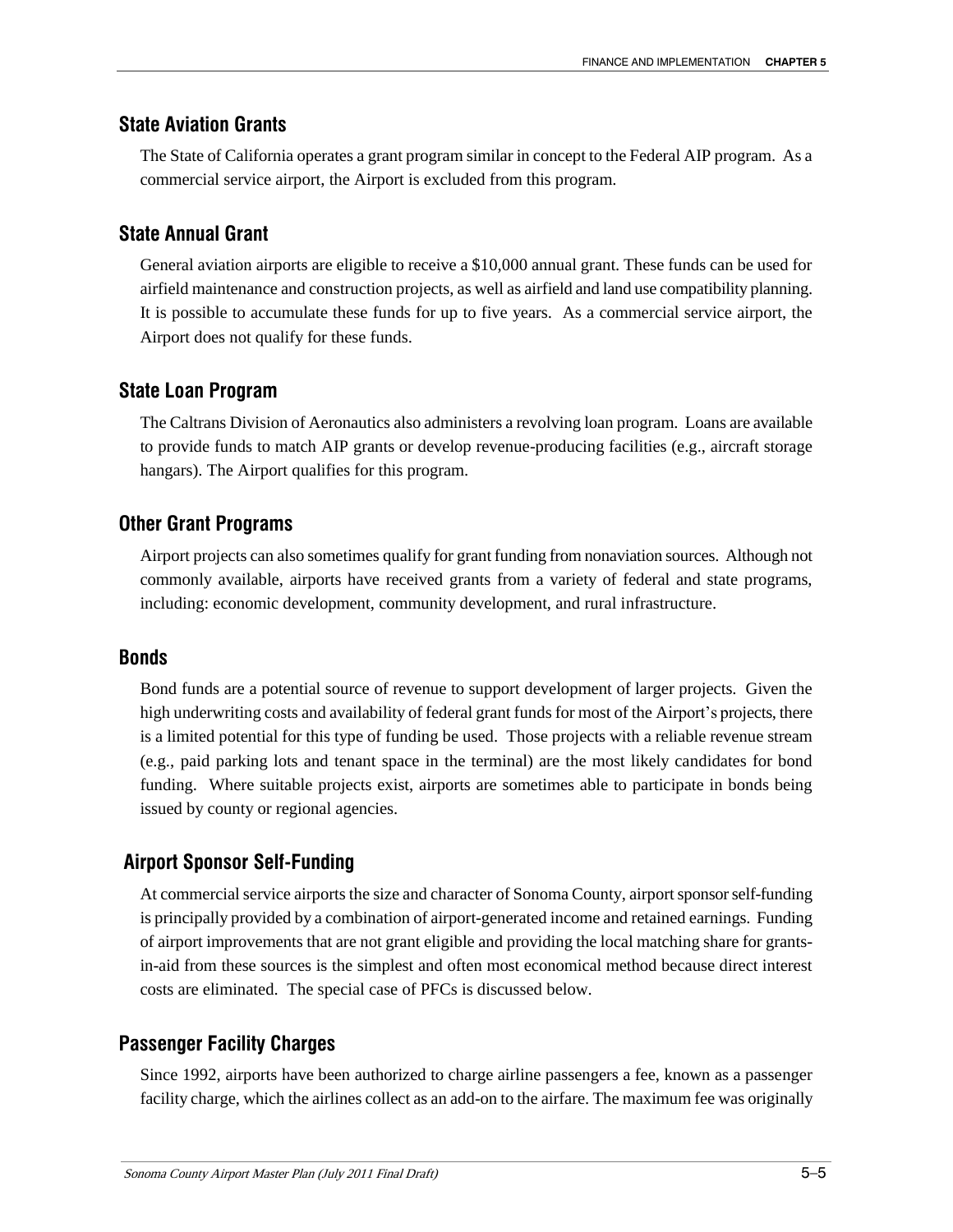set at \$3.00 per leg of a flight, up to a maximum of \$12.00. Beginning in 2000, Congress authorized an increase in the maximum PFC rate to: \$4.50 per segment, with a cap of \$18.00 for a roundtrip. Congress is currently considering raising the maximum PFC amount, but to what extent is not currently known. These taxes must be pledged to specific capital improvements that will: (1) preserve or enhance safety, capacity or security of the national air transportation system; (2) reduce noise; or (3) enhance competition between or among air carriers. Every PFC is tied to specific capital improvement projects that have been approved by the FAA. The fee expires when all of the money needed for the approved projects has been raised. However, new projects may be approved under a separate application.

The Airport is not currently charging a PFC, for a variety of projects including: passenger terminal renovation, security upgrades, safety equipment, and reimbursement of the local share of previous grants. The Airport expects to continue using funds from this program to fund various CIP projects in the future.

#### **Private Investment**

Private sector investment is an important source of funding for some types of airport improvements. At Sonoma County Airport, private funding is most likely to be used to construct aircraft storage hangars and fixed base operator facilities.

The most common sources of funding for private sector development are commercial lending institutions and insurance companies. In the case of private development on public lands, these types of financing may be difficult and expensive to obtain because the borrower can encumber only the improvements as loan collateral, attention to leasing policies and tenant contract negotiations. It is essential that agreements be reached with the tenants that provide for adequate airport revenues and facility development, while encouraging private investment and satisfying tenants' borrowing requirements. Specifically, the lease term should be sufficient to allow reasonable investment amortization over the period of the agreement.

Those capital expenditures that are most appropriately constructed with private funds have been excluded from the list of proposed capital projects identified in this *Master Plan* (see Table 5-1).

## **NEXT STEPS**

#### **Environmental Review**

Environmental review under the provisions of the California Environmental Quality Act (CEQA) will be required before this plan can be adopted. An Environmental Impact Report (EIR) is being prepared to provide the data necessary to evaluate the environmental effects of the project under State law.

An Environmental Assessment (EA) is also being prepared under the provisions of the National Environmental Policy Act (NEPA). This EA will provide the FAA with the information required to